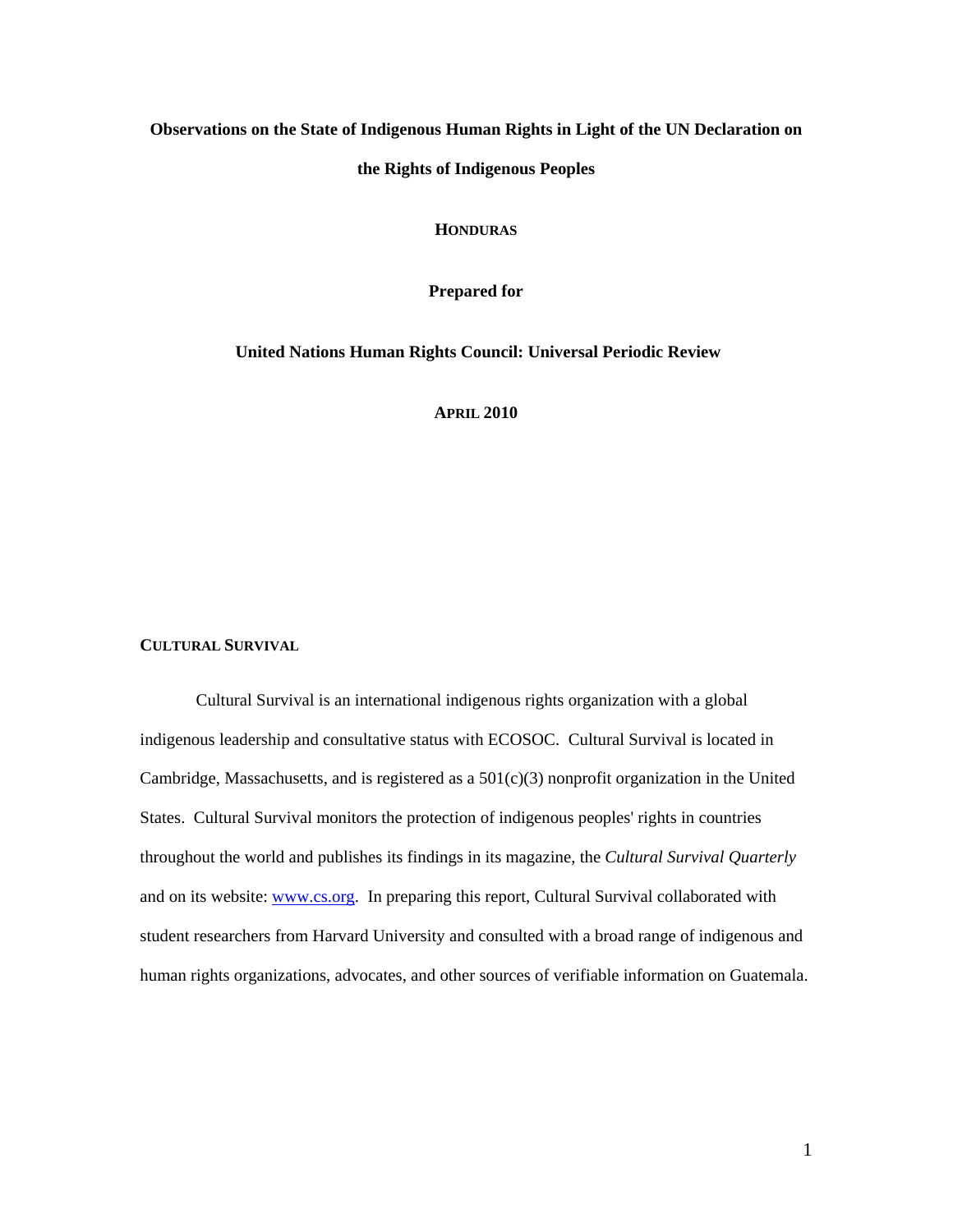## **Executive Summary**

The government of Honduras has recognized the rights of indigenous peoples by ratifying International Labor Convention No. 169 (1995) and voted to approve the Declaration of the Rights of Indigenous Peoples (2007). However, the indigenous and afro-indigenous peoples of Honduras currently face opposition in realizing their collective rights to land and natural resources. That opposition has now expanded to threats against their basic right to physical security. Without formal recognition and titling of their lands and territories, Honduras's indigenous people risk loss of their ancestral homelands and their natural resource base. Both are being currently eroded by illegal logging, hydroelectric projects, and a growing tourism industry. Each of these developments has also been associated with violence and intimidation when indigenous people protest. The Honduran government's recent move toward land titles, through the Honduras Land Administration Project (PATH), threatens the indigenous peoples' communal way of life by forcing on them the privatization of lands that are held in communal tenure. In addition, the government has not yet developed, in collaboration with indigenous organizations and communities, the rights to consultation, participation, and prior informed consent mandated by international law. Finally, related violations of the right to physical security for indigenous leaders and respect for their organizations, particularly the Garifuna organization OFRAMEH (Fraternal Black Organization of Honduras), have increased since the broad political turmoil of 2009.

#### **Background**

Indigenous people account for 8 percent of Honduras' population, or approximately 621,000 people. These groups include the Miskito, Tawahkas, Pech, Tolupans, Lencas, Chortis, Nahual, Islanders, and Garifunas. Although Article 346 of the 1982 Constitution guarantees state protection of the rights and interests of indigenous communities, the roughly 362 indigenous communities of Honduras have virtually no political power regarding decisions made about their lands, cultures, traditions, and natural resources.<sup>i</sup>

## **Physical Security**

The 2009 removal of President Manuel Zelaya met with considerable protests from indigenous groups, who denounced the oppression and brutal repression of the coup.<sup>ii</sup> Since then there have been reports of increased violence against indigenous populations, including the new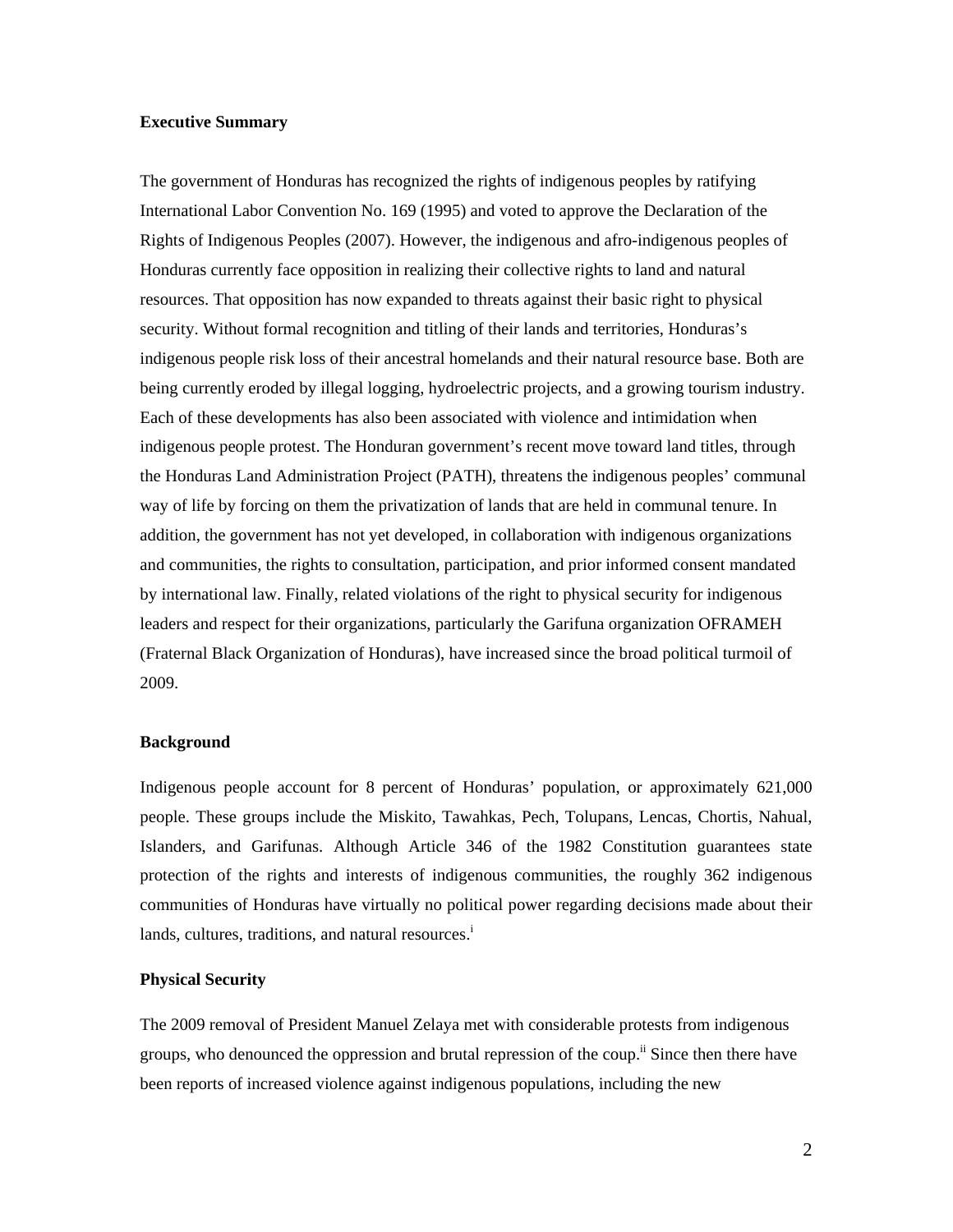government's attempts to shut down the only Garífuna hospital in the country, which was the victim of a military raid in October 2009.<sup>iii</sup> Likewise, on January 21, 2010, the Garifuna community radio station, Faluma Bimetu, which had been outspoken in its protests over the failure of land titling and the growth of tourism, was destroyed by unidentified arsonists<sup>iv</sup>.

# **Logging**

About 80 to 100 *rastras*, or timber containers pulled by trucks, work in Honduras each day.<sup>v</sup> Some of the most active logging occurs in the Río Plátano Biosphere Reserve, a UNESCO World Heritage Site located in the La Mosquitia region of Honduras, home to approximately 20,000 indigenous people. Though the reserve is divided into three formal zones—the "cultural zone," where indigenous communities live; the "buffer zone," where limited logging is allowed; and the "core zone," which is prohibited to loggers—illegal mahogany logging takes place throughout the reserve. Fraudulent use of local permits, bribery of police, and corruption within the forestry services and judicial bodies are common. Enforcement of logging regulations is weak and does little to stop illegal loggers or protect indigenous rights. $\frac{vi}{i}$ 

The Environmental Movement of Olancho, a community-based movement, has shown that illegal pine logging in the west Olancho region has led to the loss of 24 of 46 water sources, eroded topsoil, created a drier climate, led to the contamination of water resources, and caused landslides. Furthermore, the dry conditions of the forests have led to the increased probability of forest fires throughout the region. Illegal logging also poses a major threat to wildlife. <sup>vii</sup> There is virtually no financial benefit for indigenous peoples in this logging; rather, their livelihood assets are depleted.<sup>viii</sup> Many communities are forced to shift to ranching or agriculture to survive.<sup>ix</sup> Indigenous populations are no longer able to legally log as a short-term means of income because of competition with larger-scale illegal loggers.<sup>x</sup> Indigenous peoples are often blamed for illegal logging and used as scapegoats because of the difficulty of charging and prosecuting powerful actors.<sup>xi</sup>

The government of Honduras recently disbanded the notoriously corrupt forestry monitoring agency, AFE-COHDEFOR, which allowed much of the illicit logging, and replaced it with the new Institute of Forest Conservation and Development. Honduras also passed a new Forestry Law that established mechanisms for public participation through consultation committees for monitoring compliance with the new law, and also removed many of the incentives for illegal timber trade. Despite these positive changes, illegal logging remains a major problem for the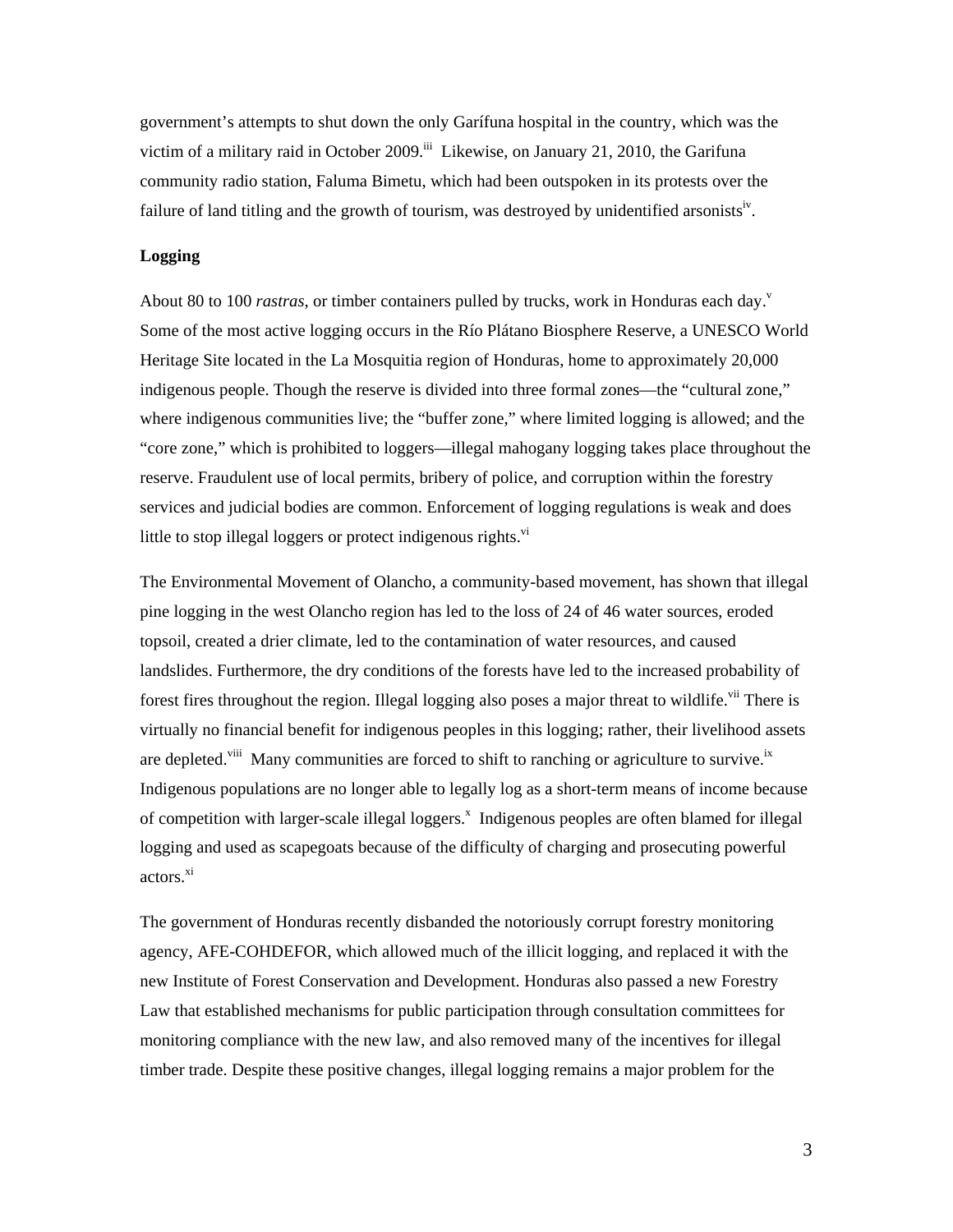indigenous populations of Honduras.<sup>xii</sup> Indigenous populations continue to fight against the illegal timber trade despite fearing for their lives after multiple death threats from timber traders.<sup>xiii</sup>

## **Tourism and Land Titling**

The 2009 Declaracíon de Purutukwa, a joint declaration of the Pech, Lenca, Tawahka, and Garífuna peoples, cites the expropriation of indigenous lands for tourism as its first complaint, specifically citing the Bahía de Tela project in the department of Atlántida on Honduras's northern coast.<sup>xiv</sup> That project is anticipated to draw some  $60,000$  tourists yearly and involves the construction of 4 hotels and 250 condominiums.<sup>xv</sup> While tourism is the second largest source of foreign exchange in Honduras, the negative side effects on the indigenous peoples are considerable and largely unnoticed.<sup> $xvi$ </sup> One of the most affected groups is the Garífuna people who inhabit areas the northern Caribbean coast.

Tourism projects being promoted in the area also include ecotourism, which is often seen as a sustainable income source. Even here there has been loss of land, diminution of traditional food sources, and decrease in species used for traditional medicinal reasons.<sup>xvii</sup> Furthermore, the development of tourist areas by wealthy landowners, for example the Cayos Cochinos in the Marine Protected Area, has forced many Garífuna to migrate off of their traditional homelands. Military presence on the Cayos Cochinos includes 24-hour naval patrols that enforce regulations on fishing, thus severely limiting Garífunas' traditional subsistence patterns.<sup>xviii</sup>

The original version of Article 107 of the Honduran Constitution prevented the acquisition of coastal lands by non-Hondurans; however, in 1998, that article was modified to permit foreign acquisition of coastal lands if they were to be used for tourism.<sup>xix</sup> Since then, the Garífuna have fought to gain legal recognition of their land rights, filing a case (2003) with the Inter-American Court of Human Rights.<sup>xx</sup> In 2006, the Honduran Supreme Court ruled in favor of the Garífuna and upheld its title to its ancestral territory.<sup>xxi</sup>

Despite the favorable ruling, the current tourism development projects have sparked invasions, intimidation, bribery, and violence against the Garífuna people. There have been documented cases of armed violence by paramilitaries, arson, harassment, physical abuse, and abduction against local residents who have expressed their disapproval of the tourism projects.<sup>xxii</sup> Some Garífuna have sold their land, rather than face the prospect of losing it without any financial compensation. Some Garífuna leaders have illegally sold tribal lands, leading to confusion over multiple land titles.<sup>xxiii</sup>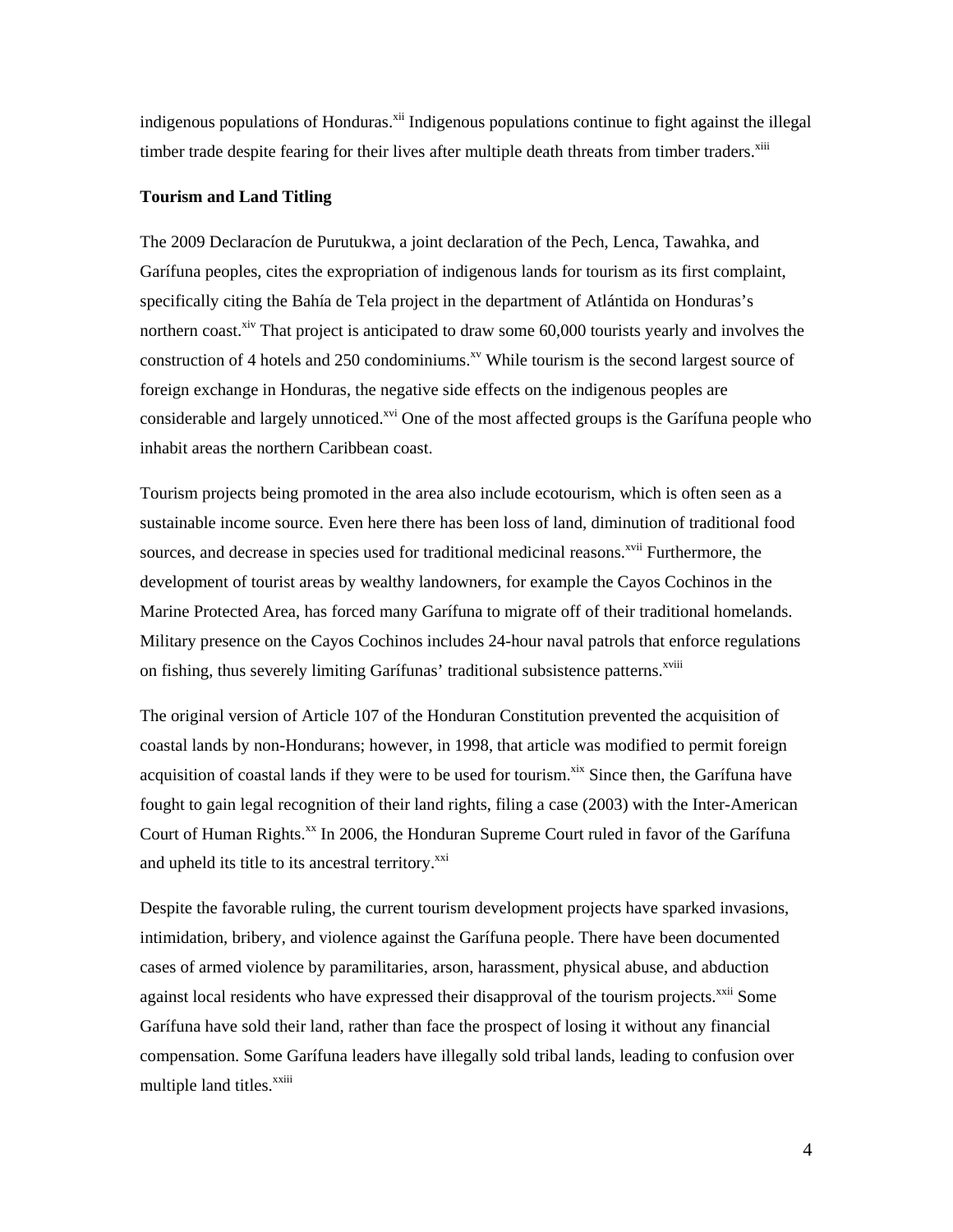The Garífuna recognize that tourism could be financially beneficial if they had administrative control over the operation. However, with no local control over or voice in the tourism projects being imposed on their lands, they are unable to ensure the sustainability of practices being used.<sup>xxiv</sup> The lack of proper land titling also makes the Garífuna susceptible to further threats and encroachments on their lands by wealthy Hondurans and private companies.<sup>xxv</sup>

#### **Hydroelectric Projects**

 The Declaracíon de Purutukwa cites hydroelectric megaprojects as its second major complaint against the Honduran government.<sup>xxvi</sup> The Patuca Hydroelectric Dam, planned to supply energy throughout the region, is predicted to flood a 72-square-mile area that is inhabited by Miskitos and Tawacas. The indigenous residents, arguing that the government has failed to recognize the environmental impacts through the *Plataforma para la Defensa del Río Patuca*, declared their permanent opposition to the project as a threat to the physical enironment.<sup>xxvii</sup> In 2009, it was announced that the foreign company that was set to finance Patuca III had suspended its investments in the project, halting all further construction. The suspension was not a change in state policy, but rather simply a financial obstacle to be overcome.<sup>xxviii</sup> The eventual construction of the dam would prevent the Patuca River from flooding and fertilizing the adjacent banks, thus decreasing arable subsistence lands, The river's water level would also drop, making transportation along the river more difficult.<sup>xxix</sup> The construction of Patuca III thus endangers the long-term sustainability of the region and the lives of the indigenous populations who inhabit it.<sup>xxx</sup>

#### **Land Privatization**

 Traditionally, indigenous lands in Honduras are held communally, with individual families enjoying usufructuary rights to the communal holdings. However, this tradition is endangered by new policies aimed at the privatization of indigenous lands.<sup>xxxi</sup> The Honduras Land Administration Project (PATH) was created to secure land titles throughout the country, including the land of indigenous populations. While it has been recognized that the lack of formal land titling and demarcation has led to violent usurpation of indigenous land by nonindigenous Hondurans, <sup>xxxii</sup> indigenous groups fear the PATH Project's focus on individual land holdings and privatization will undermine local traditions of communal landholdings.<sup>xxxiii</sup> Furthermore, The Fraternal Black Order of Honduras argues the PATH Project has been established without proper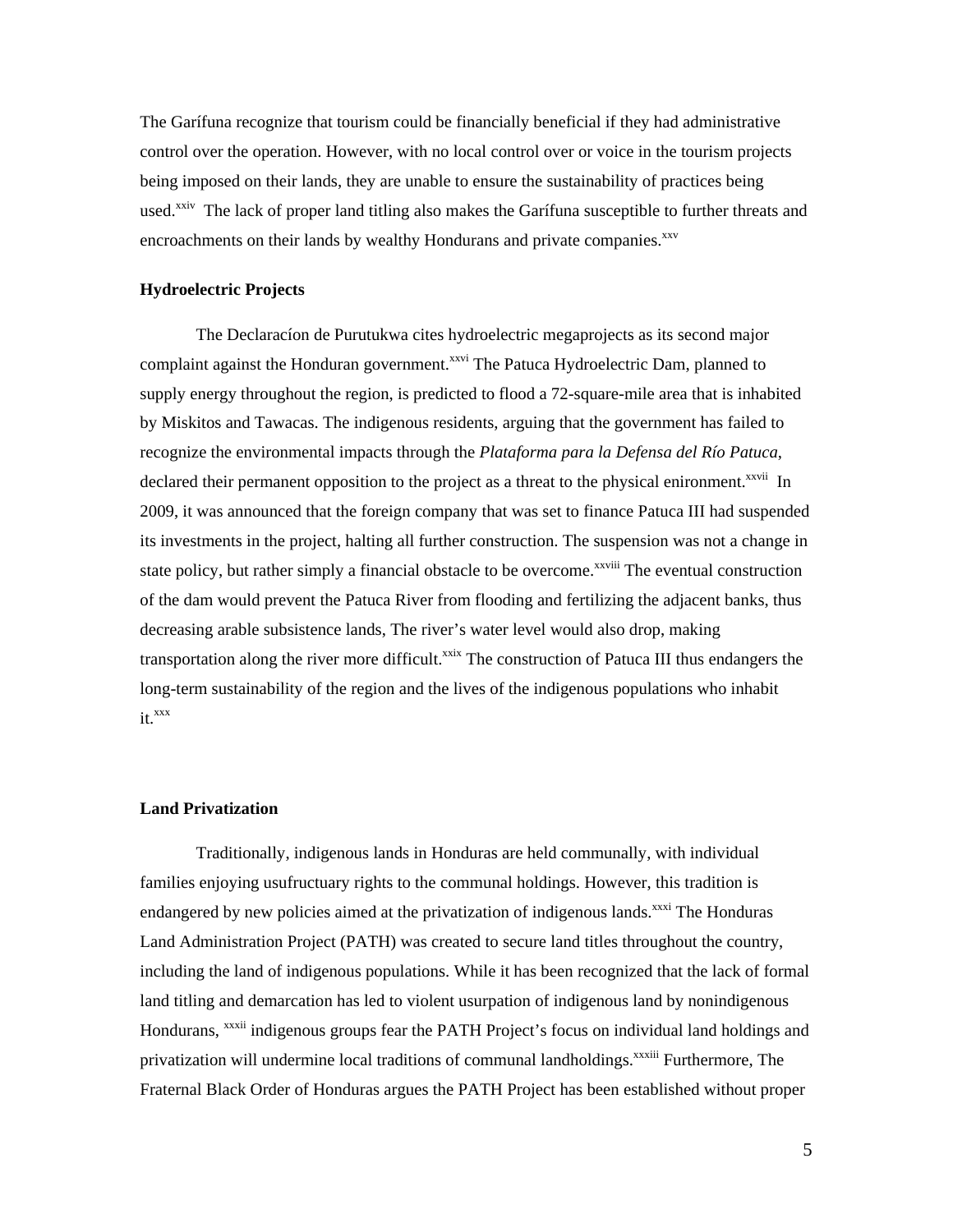consent of the local indigenous populations. The newly created *Mesa Regional,* a consultation board, was created without the support or recognition of the indigenous community, and the World Bank has found that proper measures have not been taken to ensure indigenous community input and participation for the PATH Project. $\frac{x}{x}$ 

Garífuna women are among the most negatively affected. Communal Garifuna land holdings are passed down through matrilineal lines. However, with privatized land holdings, Garífuna women, who often lack education, market system experience, and capital, are disenfranchised and losing their traditional land holdings to both Mestizo and Garífuna men, who are buying the recently privatized land. Additionally, indigenous women who have fought against this privatization have been harassed and even murdered.<sup>xxxv</sup>

# **Conclusion**

 Honduras must take a stronger stand against the illegal logging industry that is threatening the lives of thousands of indigenous peoples. It also must ameliorate the negative effects of hydroelectric projects and tourism on indigenous groups, and ensure that a voice is given to the indigenous populations affected by these projects. The Honduran government must also re-evaluate the PATH Project and respond to indigenous concerns with the privatization of communal lands. Finally, Honduras must strengthen the rule of law to provide a safe environment for indigenous groups to enjoy their rights to freedom of speech and expression without fear of hostility.

 $\overline{a}$ 

viii http://www.talailegal-<br>centroamerica.org/downloads/english/IFR Adrian %20Michael 2003 condensed.pdf

<sup>&</sup>lt;sup>i</sup> http://www.state.gov/g/drl/rls/hrrpt/2008/wha/119164.htm<br><sup>ii</sup> http://www.copinh.org/leer.php/7515441<br>iii

http://www.globalhealthmagazine.com/guest\_blog/doctor\_to\_honduras\_indigenous\_garifuna\_persecuted\_f

or\_work/<br>iv https://hondurassolidarity/worldpress.com .see also, http://www.latribuna.hn/web2.0/?p=121425<br><sup>v</sup> http://ipsnews.net/news.asp?idnews=50366<br><sup>vi</sup> http://www.eia-global.org/PDF/report-HondurasEng-forests-Nov05.pdf

vii http://www.eia-global.org/PDF/report-HondurasEng-forests-Nov05.pdf

 $\frac{d}{dx}$  Illegal Logging in the Rio Platano Biosphere, A Farce in Three Acts